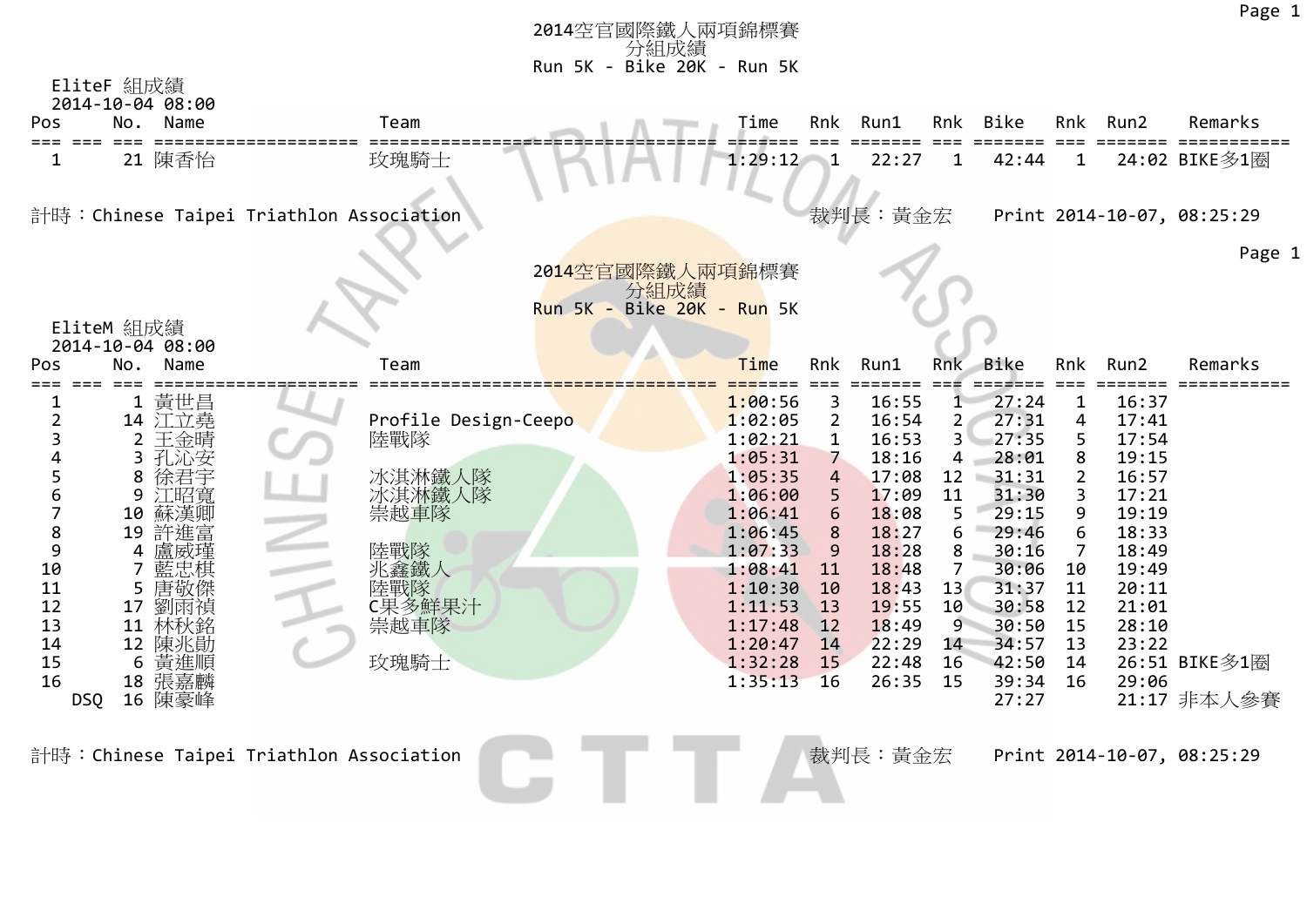| F30 組成績          |  |
|------------------|--|
| 2014-10-04 08:00 |  |

| Pos                 | Name<br>No.            | Team                                     | Time                       | Rnk                 | Run1           | Rnk                       | Bike           | Rnk                 | Run2           | Remarks                    |
|---------------------|------------------------|------------------------------------------|----------------------------|---------------------|----------------|---------------------------|----------------|---------------------|----------------|----------------------------|
|                     | 51 曾梅香                 | K I M蚵寮鐵人                                | 1:33:31                    | $\mathsf{B}$        | 27:51          |                           | 37:42          |                     | 27:58          |                            |
| 2                   | 56 薛綠娣<br>黃(水靜)萩<br>47 |                                          | 1:38:29<br>1:46:30         | 1<br>$\overline{2}$ | 26:59<br>27:41 |                           | 41:18<br>46:10 | 3<br>5.             | 30:13<br>32:40 |                            |
|                     | 54<br>蘇泳蓁              |                                          | 1:46:57                    | 5                   | 29:56          |                           | 42:59          | 6                   | 34:03          |                            |
| 5                   | 53 林雅萍                 | 旺德鋁業 VELOCITE                            | 1:47:23                    | 6                   | 30:18          | $\mathbf{2}^{\mathsf{I}}$ | 40:11          | 9                   | 36:54          |                            |
| 6<br>$\overline{7}$ | 50<br>蔡宜倫<br>57<br>何麗君 | 大台南超鐵                                    | 1:48:47<br>1:51:37         | 4<br>7              | 27:53<br>30:36 | 9                         | 51:04<br>44:39 | $\overline{2}$<br>8 | 36:23          | 29:51 BIKE多1圈              |
| 8                   | 55 余書芳                 |                                          | 1:52:51                    | 8                   | 31:48          | 4                         | 42:21          | 10                  | 38:42          |                            |
| 9<br>∗              | 46<br>蔡惠婷              |                                          | 1:55:58                    |                     |                | 11                        |                | 4                   |                | 30:43 轉換異常                 |
| 10                  | 49<br>重奕汝              | 兆鑫鐵人                                     | 1:57:47                    | 10                  | 34:55          |                           | 43:01          | 11                  | 39:53          |                            |
| 11<br><b>DSQ</b>    | 58 羅美惠<br>52 林秀霞       | K I M蚵寮鐵人                                | 1:59:31                    | 9                   | 31:58          | 10                        | 52:08<br>33:08 | $\overline{7}$      | 35:27          | 36:22 BIKE少圈               |
|                     |                        |                                          |                            |                     |                |                           |                |                     |                |                            |
|                     |                        |                                          |                            |                     |                |                           |                |                     |                |                            |
|                     |                        | 計時:Chinese Taipei Triathlon Association  |                            |                     | 裁判長:黃金宏        |                           |                |                     |                | Print 2014-10-07, 08:25:29 |
|                     |                        |                                          |                            |                     |                |                           |                |                     |                |                            |
|                     |                        |                                          |                            |                     |                |                           |                |                     |                |                            |
|                     |                        |                                          | 2014空官國際鐵人兩項錦標賽            |                     |                |                           |                |                     |                | Page 1                     |
|                     |                        |                                          | 分組成績                       |                     |                |                           |                |                     |                |                            |
|                     |                        |                                          | Run 5K - Bike 20K - Run 5K |                     |                |                           |                |                     |                |                            |
| F20 組成績             | 2014-10-04 08:00       |                                          |                            |                     |                |                           |                |                     |                |                            |
| Pos                 | Name<br>No.            | Team                                     | Time                       | Rnk                 | Run1           | Rnk                       | Bike           | Rnk                 | Run2           | Remarks                    |
|                     |                        |                                          |                            |                     |                |                           |                |                     |                |                            |
| 2                   | 33 伍靖瑜<br>34 藍詩涵       | 旺德鋁業 VELOCITE<br>UCRW-耐                  | 1:30:15<br>1:34:50         | 2<br>3              | 26:38<br>28:06 | $2^{-}$                   | 34:44<br>38:43 | 2<br>$\mathbf{1}$   | 28:53<br>28:01 |                            |
| 3                   | 王麗雲<br>39              |                                          | 1:34:57                    | $\mathbf 1$         | 26:21          | $\overline{3}$            | 38:47          | 3                   | 29:49          |                            |
|                     | 張經艷<br>36              | TMAN鐵人隊                                  | 1:49:03                    | 4                   | 29:54          | 5.                        | 47:12          | 4                   |                | 31:58 BIKE多1圈              |
| 5                   | 35 張又方                 |                                          | 1:51:58                    | 6                   | 31:27          | 4                         | 44:25          | 5                   | 36:06          |                            |
| 6<br>$7 *$          | 劉佳玲<br>40<br>38 鄭雯文    |                                          | 1:57:40<br>2:00:02         | 5                   | 30:29          | 6                         | 49:25          | 6<br>7              | 37:47          | 40:02 轉換異常                 |
|                     |                        |                                          |                            |                     |                |                           |                |                     |                |                            |
|                     |                        |                                          |                            |                     |                |                           |                |                     |                |                            |
|                     |                        | 計時: Chinese Taipei Triathlon Association |                            |                     | 裁判長:黃金宏        |                           |                |                     |                | Print 2014-10-07, 08:25:29 |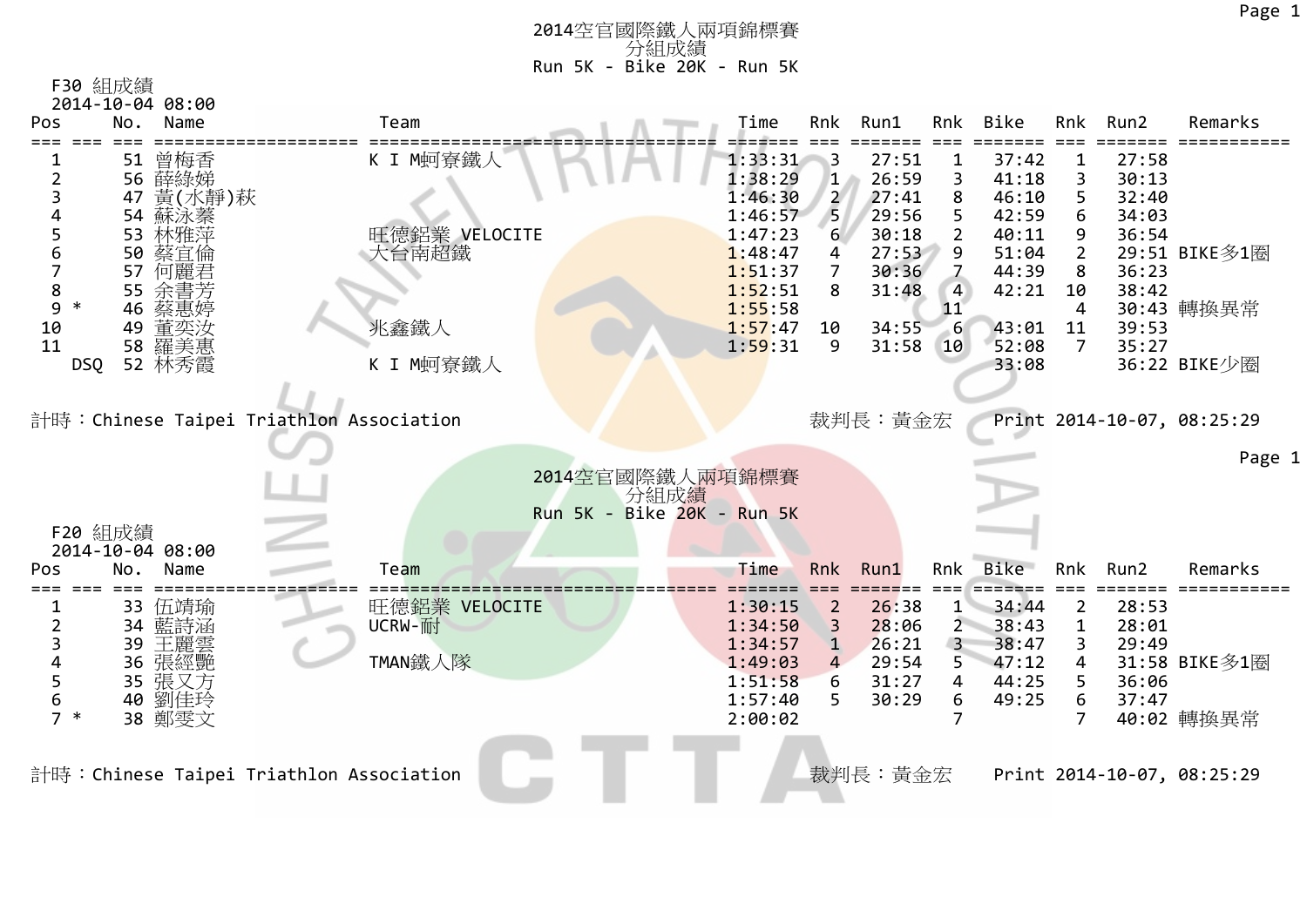|                                  | F_JR 組成績<br>$2014 - 10 - 04$ 08:00       |      |                                    |                               |                                         |                         |                                  |                         |                                             |                         |                            |
|----------------------------------|------------------------------------------|------|------------------------------------|-------------------------------|-----------------------------------------|-------------------------|----------------------------------|-------------------------|---------------------------------------------|-------------------------|----------------------------|
| Pos                              | No.<br>Name                              | Team |                                    | Time                          | Rnk                                     | Run1                    |                                  | Rnk Bike                |                                             | Rnk Run2                | Remarks                    |
| $\overline{2}$<br>$\overline{3}$ | 26 羅景虹<br>28 黃<br>27 黃                   |      |                                    | 1:18:38<br>1:33:30<br>1:34:16 | $\mathbf{1}$<br>$3 -$<br>$\overline{2}$ | 20:46<br>25:30<br>24:16 | $\mathbf{1}$<br>$2^{\circ}$<br>3 | 35:27<br>37:05<br>42:15 | $\mathbf{1}$<br>$\mathbf{3}$<br>$2^{\circ}$ | 22:26<br>30:55<br>27:46 |                            |
|                                  | 計時: Chinese Taipei Triathlon Association |      |                                    |                               |                                         | 裁判長:黃金宏                 |                                  |                         |                                             |                         | Print 2014-10-07, 08:25:29 |
|                                  |                                          |      | 2014空官國際鐵人兩項錦標賽                    |                               |                                         |                         |                                  |                         |                                             |                         | Page 1                     |
|                                  | M60 組成績                                  |      | 分組成績<br>Run 5K - Bike 20K - Run 5K |                               |                                         |                         |                                  |                         |                                             |                         |                            |
| Pos                              | 2014-10-04 08:00<br>Name<br>No.          | Team |                                    | Time                          | Rnk                                     | Run1                    | Rnk                              | Bike                    | Rnk                                         | Run2                    | Remarks                    |
| 1                                | 306 莊炎金                                  |      |                                    | 1:26:04                       | $\mathbf{1}$                            | 25:21                   | $1 -$                            | 34:52                   | $\mathbf{1}$                                | 25:52                   |                            |
|                                  | 計時: Chinese Taipei Triathlon Association |      |                                    |                               |                                         | 裁判長:黃金宏                 |                                  |                         |                                             |                         | Print 2014-10-07, 08:25:29 |
|                                  |                                          |      |                                    |                               |                                         |                         |                                  |                         |                                             |                         |                            |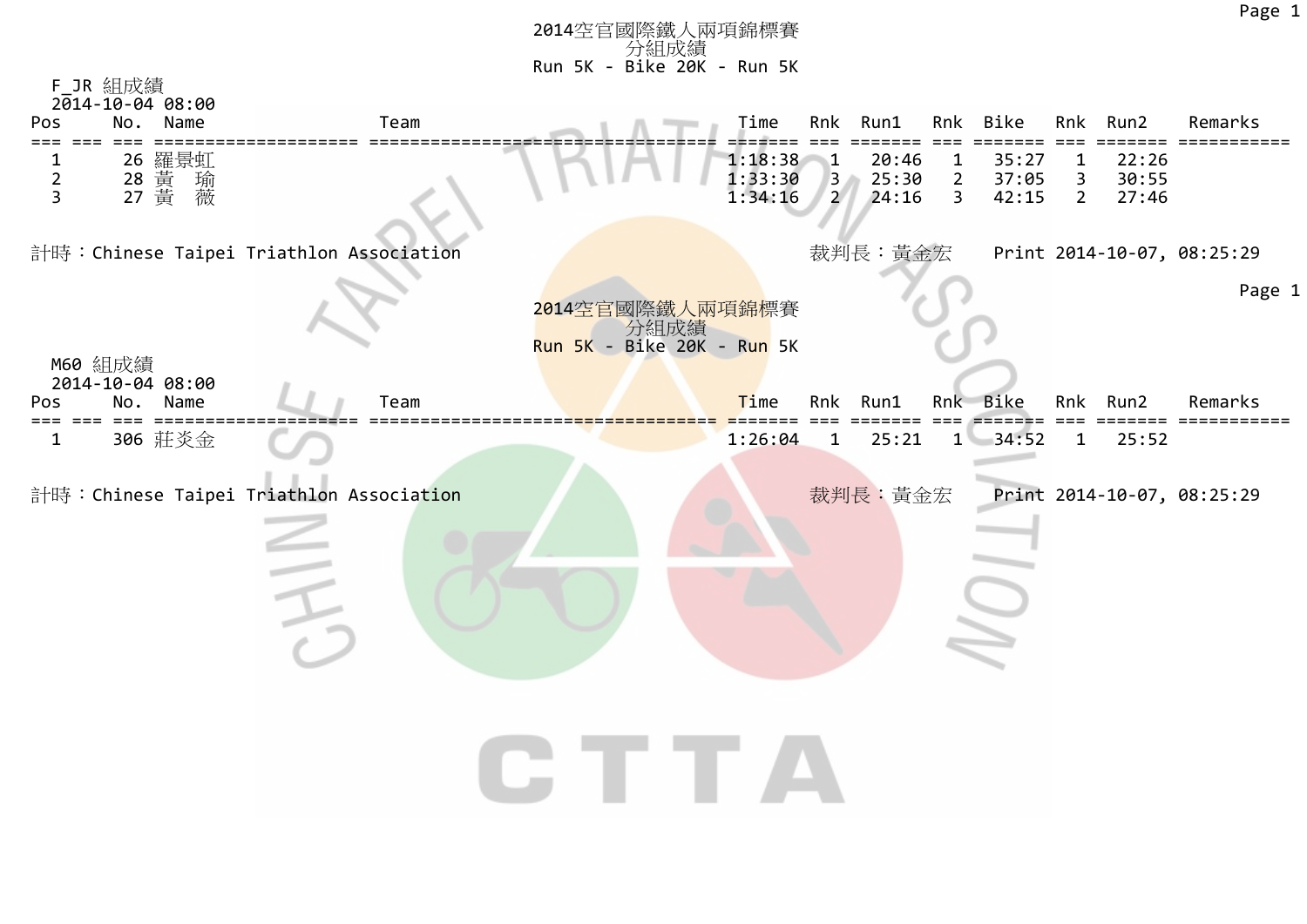| Pos                       | No. | Name                                                                                                          | Team                                     |  | Time                                                                                                                          |                                                                                                                           | Rnk Run1                                                                                           | Rnk                                                                                                                                           | Bike                                                                                            | Rnk                                                                                      | Run2                                                                         | Remarks                                         |
|---------------------------|-----|---------------------------------------------------------------------------------------------------------------|------------------------------------------|--|-------------------------------------------------------------------------------------------------------------------------------|---------------------------------------------------------------------------------------------------------------------------|----------------------------------------------------------------------------------------------------|-----------------------------------------------------------------------------------------------------------------------------------------------|-------------------------------------------------------------------------------------------------|------------------------------------------------------------------------------------------|------------------------------------------------------------------------------|-------------------------------------------------|
| ===<br>2345678910<br>1011 |     | 301 黃清泉<br>290 金文凱發竹<br>302 蔡涓以竹<br>293 林建和<br>286 宋逢遠<br>287 陳百漬<br>303 張金章<br>292 邱英超<br>291 蔡政道<br>289 林立皋 | 明志鐵騎                                     |  | 1:25:28<br>$1:26:10$<br>$1:27:17$<br>$1:28:36$<br>$1:30:05$<br>1:31:17<br>1:32:19<br>1:37:25<br>1:40:42<br>1:41:39<br>1:47:07 | $6\phantom{.}6$<br>$\begin{array}{c} 4 \\ 7 \\ 3 \end{array}$<br>$\overline{2}$<br>5<br>$\mathbf 1$<br>8<br>10<br>9<br>11 | 25:28<br>23:50<br>25:34<br>23:49<br>23:43<br>25:10<br>23:09<br>26:15<br>28:30<br>28:13<br>30:34 10 | $\mathbf{1}$<br>$\overline{\mathbf{4}}$<br>$\overline{2}$<br>3<br>7<br>$\boldsymbol{6}$<br>$\overline{9}$<br><b>11</b><br>5 <sup>2</sup><br>8 | 35:26<br>37:25<br>35:41<br>37:11<br>40:29<br>39:03<br>43:28<br>43:44<br>38:15<br>41:53<br>43:32 | 1<br>$\overline{\mathbf{c}}$<br>5<br>8<br>4<br>6<br>3<br>$\overline{7}$<br>11<br>9<br>10 | 24:34 M55<br>24:57<br>26:02 M55<br>27:37<br>27:05<br>33:58<br>31:34<br>33:03 | 25:54 BIKE多1圈<br>25:43 BIKE多1圈<br>27:26 M55多1圈B |
|                           |     |                                                                                                               | 計時: Chinese Taipei Triathlon Association |  |                                                                                                                               |                                                                                                                           | 裁判長:黃金宏                                                                                            |                                                                                                                                               |                                                                                                 |                                                                                          |                                                                              | Print 2014-10-07, 08:25:29                      |
|                           |     |                                                                                                               |                                          |  |                                                                                                                               |                                                                                                                           |                                                                                                    |                                                                                                                                               |                                                                                                 |                                                                                          |                                                                              |                                                 |
|                           |     |                                                                                                               |                                          |  |                                                                                                                               |                                                                                                                           |                                                                                                    |                                                                                                                                               |                                                                                                 |                                                                                          |                                                                              |                                                 |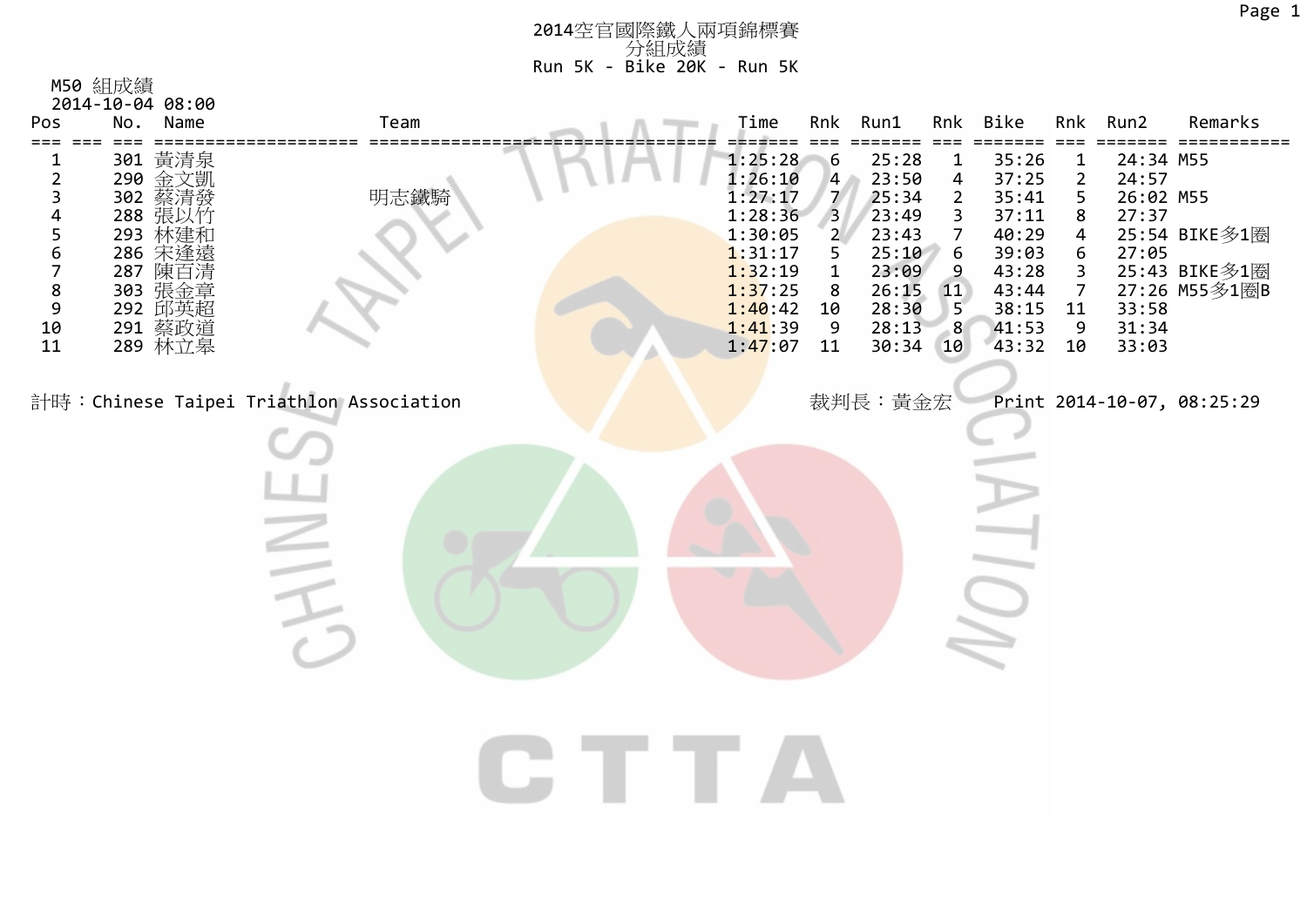M45 組成績

|                | 2014-10-04 08:00  |                                         |         |                         |          |                |       |                |       |                            |
|----------------|-------------------|-----------------------------------------|---------|-------------------------|----------|----------------|-------|----------------|-------|----------------------------|
| Pos            | No.<br>Name       | Team                                    | Time    | Rnk                     | Run1     | Rnk            | Bike  | Rnk            | Run2  | Remarks                    |
|                | 246 李有德           |                                         | 1:16:10 | $\overline{\mathbf{3}}$ | 21:38    | 1              | 31:17 | 4              | 23:17 |                            |
| $\overline{2}$ | 261 劉安沅           | 美濃劉安沅                                   | 1:16:22 | $\mathbf{1}$            | 21:25    | 4              | 33:05 | 1              | 21:53 |                            |
| 3              | 周建宏<br>269        |                                         | 1:16:46 | $\overline{2}$          | 21:26    | 3              | 33:04 | $\overline{2}$ | 22:16 |                            |
|                | 275 許適文           |                                         | 1:17:47 | $\overline{4}$          | 22:10    |                | 32:58 | 3              | 22:40 |                            |
| 5              | 273<br>曾元邦        |                                         | 1:24:06 | 6                       | 23:38    | 5              | 36:02 | 5              | 24:26 |                            |
| 6              | 263<br>王弘杰        |                                         | 1:31:50 | 9                       | 25:07 12 |                | 39:31 | 9              | 27:14 |                            |
| 7              | 265 張晉源           |                                         | 1:33:10 | 17                      | 27:21    | $\overline{z}$ | 36:48 | 13             | 29:02 |                            |
| 8              | 262<br>鍾怡平        |                                         | 1:33:27 | 8                       | 24:52    | 21             | 42:45 | 6              |       | 25:50 BIKE多1圈              |
| 9              | 266 潘錦樹           |                                         | 1:33:46 | 12                      | 25:46    | 17             | 41:18 | 8              |       | 26:43 BIKE多1圈              |
| 10             | 274 林塏峰           |                                         | 1:34:20 | 18                      | 27:53    | $-6$           | 36:24 | 18             | 30:03 |                            |
| 11             | 278 陳正賜           |                                         | 1:35:39 | 5                       | 23:10    | 23             | 43:16 | 14             |       | 29:15 BIKE多1圈              |
| 12             | 250 吴弘盈           | 漢翔肉腳團                                   | 1:36:01 | $\overline{7}$          | 24:13    | 29             | 45:45 | $\overline{7}$ |       | 26:03 BIKE多1圈              |
| 13             | 256<br>蔡燿鴻        | 南風鐵騎                                    | 1:36:40 | 11                      | 25:38    | 16             | 40:39 | 19             | 30:25 |                            |
| 14             | 247 錢永宜           | 永保正義車山路跑隊                               | 1:36:58 | 24                      | 29:11    | 10             | 38:03 | 17             | 29:45 |                            |
| 15             | 258               |                                         | 1:37:23 | 15                      | 27:11    | 14             | 40:30 | 16             |       | 29:43 BIKE多1圈              |
| 16             | 曹家智<br>257        | 正德鋁業 VELOCITE<br>旺德鋁業 VELOCITE          | 1:38:07 | 16                      | 27:18    | 25             | 43:28 | 10             |       | 27:22 BIKE多1圈              |
| 17             | 張之元<br>郭誌賢<br>277 | <b>TKC</b>                              | 1:38:34 | 19                      | 27:58    | 9              | 37:58 | 22             | 32:39 |                            |
| 18             | 268               |                                         | 1:39:09 | 14                      | 26:33    | 26             | 43:46 | 12             | 28:51 |                            |
| 19             | 267 柳惠千           |                                         | 1:39:28 | 10                      | 25:15    | 30             | 46:36 | 11             |       | 27:37 BIKE多1圈              |
| 20             | 陳俊堯<br>272        |                                         | 1:40:35 | 21                      | 28:31    | 11             | 39:13 | 23             | 32:51 |                            |
| 21             | 侯長文<br>248        | 鼎極家具                                    | 1:41:04 | 13                      | 26:00    | 27             | 44:12 | 20             |       | 30:52 BIKE多1圈              |
| 22             | 249<br>邵永強        | 淵極家具<br>飛虎跑步而已                          | 1:41:08 | 23                      | 29:00    | 20             | 42:33 | 15             |       | 29:35 BIKE多1圈              |
| 23             | 張富傑<br>252        |                                         | 1:42:23 | 20                      | 28:05    | 15             | 40:34 | 25             | 33:45 |                            |
| 24             | 陳詒謀<br>276        | <b>TKC</b>                              | 1:43:02 | 22                      | 28:50    | 19             | 42:07 | 21             | 32:06 |                            |
| 25             | 鍾孟修<br>254        | 大社隊                                     | 1:45:01 | 27                      | 31:15    | 13             | 39:41 | 26             | 34:06 |                            |
| 26             | 李慶淵<br>271        |                                         | 1:46:54 | 26                      | 31:04    | 18             | 41:45 | 27             | 34:06 |                            |
| 27             | 251<br>陳文耀        | 飛虎跑步而已                                  | 1:47:09 | 25                      | 30:40    | 24             | 43:26 | 24             | 33:04 |                            |
| 28             | 279 王明崙           |                                         | 1:53:57 | 28                      | 32:23    | 22             | 43:02 | 29             | 38:33 |                            |
| 29             | 259 孫允玉           | 旺德鋁業 VELOCITE                           | 1:54:06 | 30                      | 34:49    | 8              | 37:46 | 30             | 41:32 |                            |
| 30             | 何善明<br>260        | 中年大叔                                    | 1:55:53 | 29                      | 34:20    | 28             | 44:18 | 28             | 37:16 |                            |
|                | DSQ 255 張義昌       | 大社隊<br>大社隊                              |         |                         |          |                | 27:44 |                |       | 25:07 BIKE少圈               |
|                | DSQ 253 陳建良       |                                         |         |                         |          |                | 40:21 |                |       | 31:01 BIKE少圈               |
|                |                   |                                         |         |                         |          |                |       |                |       |                            |
|                |                   |                                         |         |                         |          |                |       |                |       |                            |
|                |                   | 計時:Chinese Taipei Triathlon Association |         |                         | 裁判長:黃金宏  |                |       |                |       | Print 2014-10-07, 08:25:29 |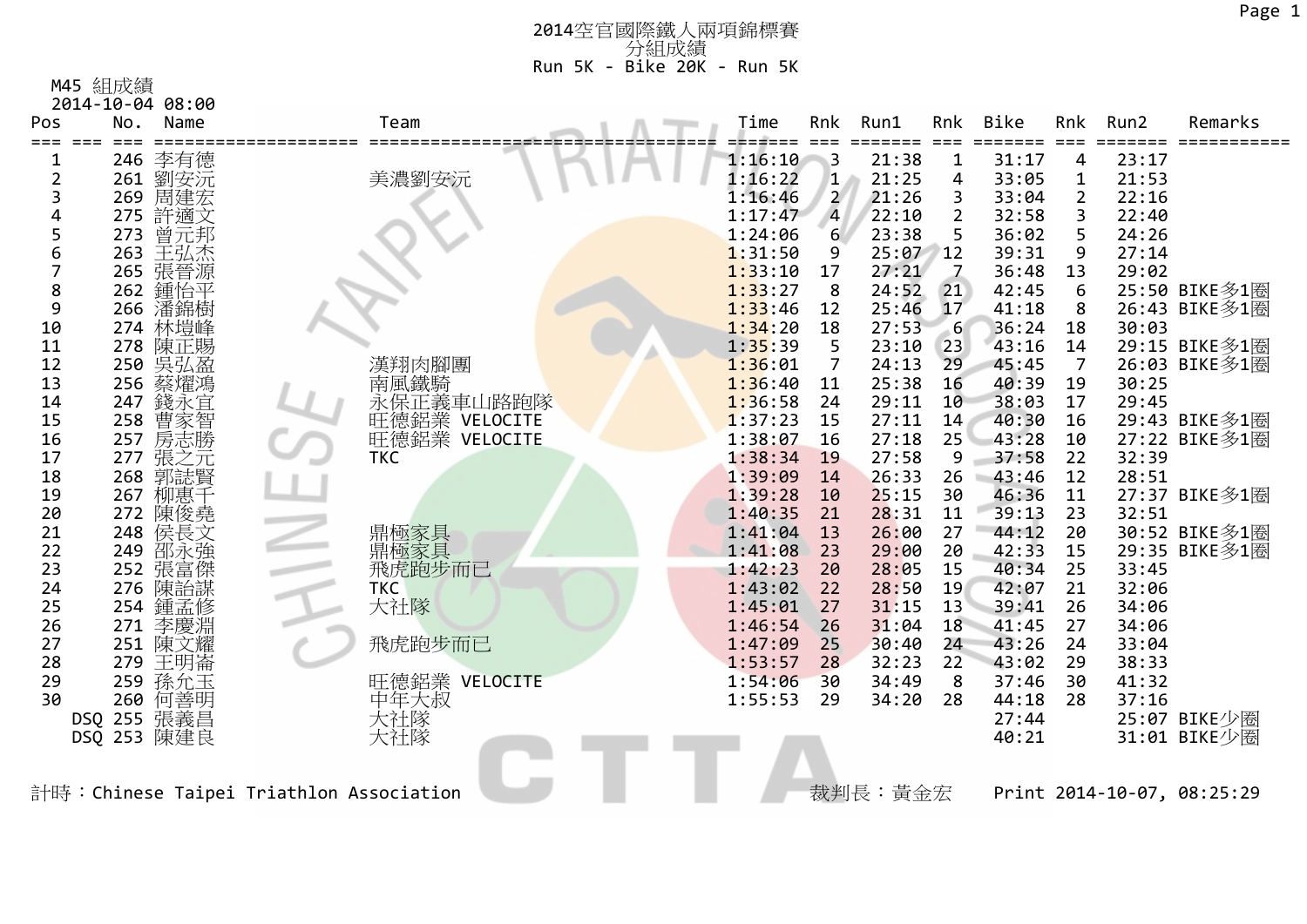## M40 組成績

| .                |  |
|------------------|--|
| 2014-10-04 08:00 |  |

| Pos      | Name<br>No.         | Team      | Time               | Rnk            | Run1           | Rnk       | Bike           | Rnk            | Run2           | Remarks       |
|----------|---------------------|-----------|--------------------|----------------|----------------|-----------|----------------|----------------|----------------|---------------|
|          | 朱茂春<br>216          | 大台南超鐵     | 1:09:46            | $\overline{2}$ | 19:31          |           | 29:43          |                | 20:33          |               |
|          | 228<br>廖冠至          |           | 1:11:10            | $\mathbf{1}$   | 19:18          |           | 30:14          | 3              | 21:39          |               |
|          | 李宏遠<br>211          | 陸航攻擊組     | 1:15:38            | 3.             | 20:37          | 5         | 33:46          | 2              | 21:16          |               |
|          | 莊偉男<br>223          | 瑞士梅花表車隊   | 1:18:33            | 6              | 22:16          |           | 32:59          | 4              | 23:19          |               |
|          | 黃志清<br>221          |           | 1:18:51            | $\overline{4}$ | 21:44          | 4         | 33:04          | 5.             | 24:04          |               |
| 6        | 陳瑞仁<br>240          |           | 1:21:36            |                | 21:48          |           | 35:28          | 6              | 24:21          |               |
|          | 梁景棔<br>217          | 中年大叔      | 1:25:28            | 8              | 24:53          | 6         | 35:22          | $\overline{7}$ | 25:13          |               |
| 8        | 朱明政<br>227          |           | 1:28:52            |                | 24:24          | <b>11</b> | 36:49          | 12             | 27:40          |               |
| 9        | 219 吳金坤             |           | 1:29:08            | 10             | 25:32          | 16        | 38:20          | 8              | 25:17          |               |
| 10       | 222 陳世賢             |           | 1:29:28            | 12             | 26:00          | -8        | 35:57          | 11             | 27:31          |               |
| 11       | 224 王學韜             |           | 1:31:33            | 9              | 25:23          | 17        | 40:02          | 9              | 26:10          |               |
| 12       | 239 楊仁和             |           | 1:31:47            | 16             | 27:26          | 12        | 37:10          | 10             | 27:12          |               |
| 13       | 234 黃立祥             |           | 1:32:09            | 13             | 26:05          | 10        | 36:46          | 14             | 29:19          |               |
| 14       | 212 陳國信             | 南風鐵騎      | 1:37:07            | 19             | 28:31          | 14        | 37:27          | 15             | 31:11          |               |
| 15       | [佟志彬]<br>黄福財<br>213 | 南風鐵騎      | 1:37:41            | 20             | 28:57          | 13        | 37:20          | 17             | 31:25          |               |
| 16       | 225                 |           | 1:38:06            | 15             | 27:25          | 15        | 38:20          | 20             | 32:22          |               |
| 17       | 236 黃建維             |           | 1:40:44            | 17             | 27:45          | 18        | 40:52          | 19             | 32:09          |               |
| 18       | 李勇潮<br>229          |           | 1:41:22            | 23             | 29:26          | 9         | 36:38          | 24             | 35:19          |               |
| 19       | 215 劉達榮             | 兆鑫鐵人      | 1:42:38            | 11             | 25:55          | 23        | 44:52          | 18             |                | 31:51 BIKE多1圈 |
| 20       | 232 鄭博王             |           | 1:43:49            | 25             | 29:39          | 19        | 42:50          | 16             |                | 31:21 BIKE多1圈 |
| 21       | 孫國城<br>238          | 台灣芭樂騎跑俱樂部 | 1:44:16            | 14             | 26:09          | 25        | 50:12          | 13             |                | 27:55 BIKE多1圈 |
| 22<br>23 | 王國富<br>226<br>  吳崇榮 |           | 1:46:23            | 22             | 29:15          | 22        | 44:22<br>43:26 | 21<br>23       | 32:46          |               |
| 24       | 220<br>231 林志盈      |           | 1:46:23<br>1:50:26 | 21<br>24       | 29:15<br>29:38 | 20<br>21  | 43:56          | 25             | 33:43<br>36:53 |               |
| 25       | 230 黃識壬             |           | 1:50:30            | 18             | 27:49          | 24        | 49:16          | 22             |                | 33:26 BIKE多1圈 |
|          |                     |           |                    |                |                |           |                |                |                |               |
|          |                     |           |                    |                |                |           |                |                |                |               |
|          |                     |           |                    |                |                |           |                |                |                |               |

計時:Chinese Taipei Triathlon Association **Nation Association Triather Triath Association** Triather Association Association Association Association Association Association Association Association Association Association Ass

CTTA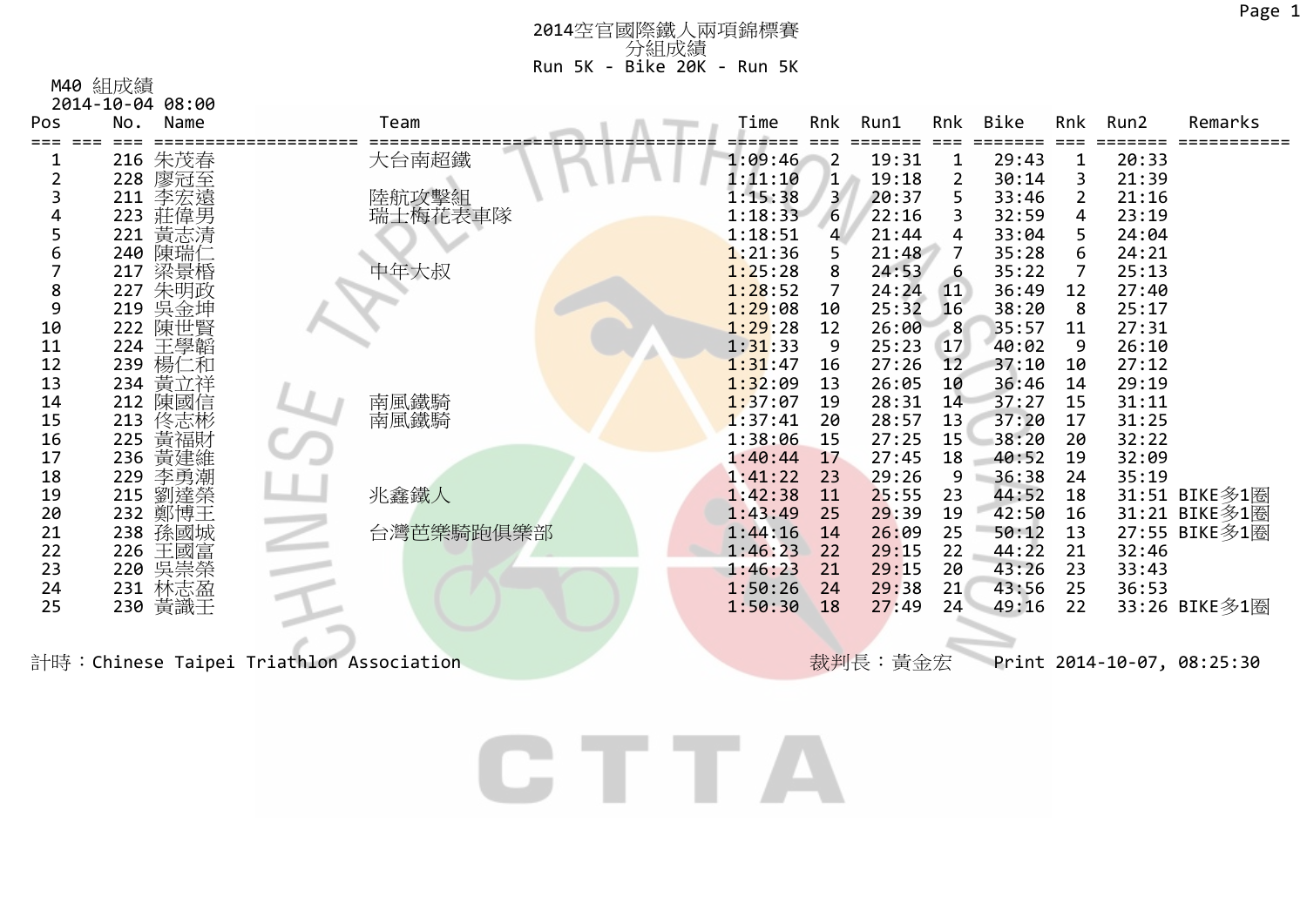<sup>2014</sup>空官國際鐵人兩項錦標賽 分組成績 Run 5K ‐ Bike 20K ‐ Run 5K

| M35 | 組成績 |
|-----|-----|
|-----|-----|

|            |     | 2014-10-04 08:00 |                                          |                       |  |         |                |          |     |       |                |       |                            |
|------------|-----|------------------|------------------------------------------|-----------------------|--|---------|----------------|----------|-----|-------|----------------|-------|----------------------------|
| Pos        | No. | Name             |                                          | Team                  |  | Time    | Rnk            | Run1     | Rnk | Bike  | Rnk            | Run2  | Remarks                    |
|            |     |                  |                                          |                       |  |         |                |          |     |       |                |       |                            |
|            |     | 204 陳芝來          |                                          |                       |  | 1:11:11 | $\mathbf{1}$   | 18:50    | 3   | 32:18 | 3              | 20:04 |                            |
|            |     | 196 林財榮          |                                          |                       |  | 1:14:05 | $\overline{4}$ | 20:51    | 6   | 33:21 | $\overline{2}$ | 19:54 |                            |
|            |     | 186 許佑銓          |                                          | 兆鑫鐵人                  |  | 1:14:39 | $\overline{3}$ | 20:19    | 4   | 32:43 | 4              | 21:38 |                            |
|            |     | 203 王國強          |                                          |                       |  | 1:20:22 | $\sqrt{7}$     | 22:41    |     | 32:51 | 6              | 24:51 |                            |
|            |     | 189 鄭宗緯          |                                          | 大台南超鐵                 |  | 1:24:37 | 9              | 25:02    | 2   | 31:16 | 13             | 28:20 |                            |
|            |     | 200 許峰誌          |                                          | 大台南超鐵                 |  | 1:24:46 | $\overline{2}$ | 19:32 23 |     | 45:50 | $\mathbf{1}$   |       | 19:25 BIKE多2圈              |
|            |     | 194 郭耿耀          |                                          |                       |  | 1:25:40 | 5.             | 22:13    | 13  | 40:04 | 5              |       | 23:25 BIKE多1圈              |
|            |     | 188 李家齊          |                                          | 大台南超鐵                 |  | 1:26:40 | 8              | 25:00    | 8   | 35:48 | 9              | 25:53 |                            |
| 9          |     | 193 林明宏          |                                          | 黑衫軍                   |  | 1:27:47 | 6              | 22:41    | 11  | 39:33 | $\overline{7}$ |       | 25:34 BIKE多1圈              |
| 10         |     | 195 張家銘          |                                          | 天橋出版社                 |  | 1:27:53 | 10             | 25:20    |     | 34:47 | 12             | 27:47 |                            |
| 11         |     | 185 張振銘          |                                          | 南風鐵騎                  |  | 1:28:26 | 11             | 25:21    | 10  | 37:18 | 8              | 25:47 |                            |
| 12         |     | 120 190 李威廷      |                                          | 大台南超鐵                 |  | 1:28:32 | 19             | 28:48    |     | 31:12 | 14             |       | 28:33 尾隨+2min              |
| 13         |     | 184 楊清玉          |                                          | 南風鐵騎<br>旺德鋁業 VELOCITE |  | 1:33:45 | 14             | 27:24    | 9   | 36:11 | 15             | 30:11 |                            |
| 14         |     | 191 張全成          |                                          |                       |  | 1:38:11 | 17             | 28:13    | 18  | 43:15 | 10             |       | 26:45 BIKE多1圈              |
| 15         |     | 207 陳彥廷          |                                          | UCRW-耐                |  | 1:38:23 | 13             | 27:23    | 19  | 43:59 | 11             | 27:02 |                            |
| 16         |     | 183 賴亦凡          |                                          | 賴忻補習班                 |  | 1:42:11 | 18             | 28:18    | 12  | 39:38 | 18             | 34:15 |                            |
| 17         |     | 201 甘中信          |                                          |                       |  | 1:44:34 | <b>15</b>      | 27:55    | 16  | 42:22 | 19             | 34:19 |                            |
| 18         |     | 192 張佑昆          |                                          | 普攏共2人組                |  | 1:46:41 | 16             | 28:12    | 20  | 44:05 | 20             | 34:26 |                            |
| 19         |     | 202 郭庭維          |                                          |                       |  | 1:47:46 | 22             | 29:50    | 15  | 41:39 | 21             | 36:17 |                            |
| 20         |     | 197 賴家祺          |                                          |                       |  | 1:48:42 | 20             | 28:58    | 22  | 45:33 | 17             | 34:12 |                            |
| 21         | 181 | 曾守義              |                                          | 永保正義車山路跑隊             |  | 1:49:14 | 21             | 29:03    | 17  | 42:48 | 23             | 37:24 |                            |
| 22         |     | 206 陳明輝          |                                          |                       |  | 1:49:35 | 24             | 35:07    | 14  | 40:47 | 16             | 33:42 |                            |
| 23         |     | 198 王怡文          |                                          |                       |  | 1:51:37 | 23             | 30:35    | 21  | 44:34 | 22             | 36:28 |                            |
| <b>DNF</b> |     | 182 鍾明修          |                                          | 大社隊                   |  |         | 12             | 26:05    |     |       |                |       | 摔車                         |
|            |     |                  |                                          |                       |  |         |                |          |     |       |                |       |                            |
|            |     |                  | 計時: Chinese Taipei Triathlon Association |                       |  |         |                | 裁判長:黃金宏  |     |       |                |       | Print 2014-10-07, 08:25:30 |
|            |     |                  |                                          |                       |  |         |                |          |     |       |                |       |                            |

CTTA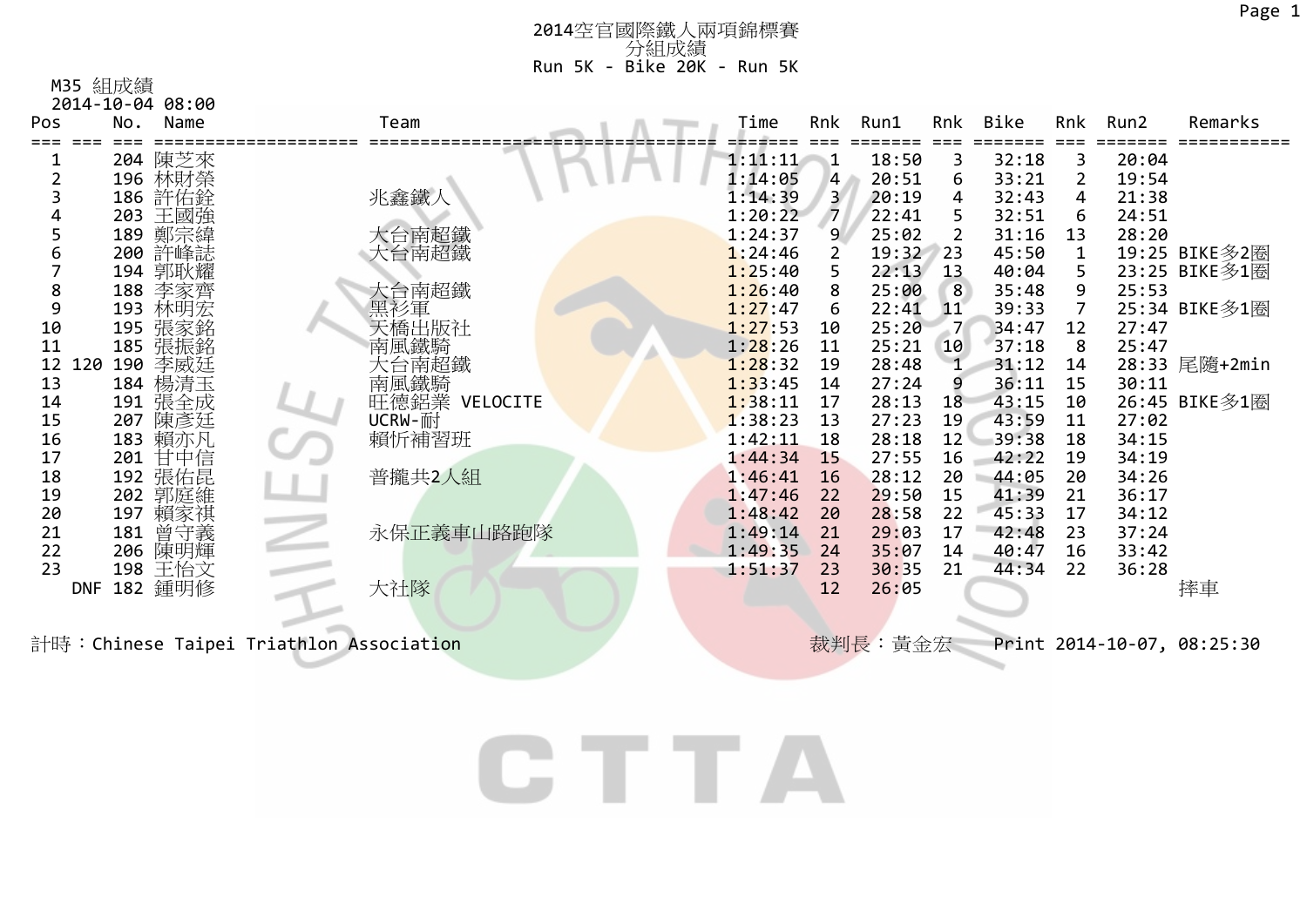M30 組成績

| 2014-10-04 08:00 |  |  |
|------------------|--|--|
|                  |  |  |

| Pos<br>===<br>$===$ | No.<br>Name<br>$==$             | Team               | Time    | Rnk            | Run1<br>==== | Rnk<br>$===$   | <b>Bike</b><br>==== | Rnk<br>$===$   | Run2<br>===== | Remarks       |
|---------------------|---------------------------------|--------------------|---------|----------------|--------------|----------------|---------------------|----------------|---------------|---------------|
| 1                   | 許政憲<br>144                      | 大台南超鐵              | 1:06:09 | $\mathbf{1}$   | 18:18        | $\mathbf 1$    | 28:25               | $\mathbf{1}$   | 19:28         |               |
| $\overline{2}$      | 133 蔡銘佳                         |                    | 1:09:47 | $\overline{2}$ | 19:26        | 3              | 29:35               | $\overline{2}$ | 20:47         |               |
| 3                   | 131 洪志文                         | 大台南超鐵              | 1:10:19 | $\mathbf{3}$   | 20:12        | $\overline{2}$ | 28:58               | 4              | 21:10         |               |
| 4                   | 174<br>賴俊宏                      | 勇士追風樂跑社            | 1:15:15 | $\overline{4}$ | 20:23        | 5              | 32:50               | 5              | 22:03         |               |
| 5                   | 鄭銚賢<br>154                      |                    | 1:17:27 | 5 <sup>1</sup> | 21:27        | 11             | 34:57               | 3              | 21:04         |               |
| 6                   | 曾文敬<br>147                      | K I M蚵寮鐵人          | 1:17:40 | 6              | 21:27        | 6              | 33:05               | $\overline{7}$ | 23:09         |               |
| $\overline{7}$      | 利岳霖<br>142                      | 兆鑫鐵人               | 1:18:13 | 9              | 22:44        | 4              | 32:12               | 8              | 23:19         |               |
| 8                   | 159<br>陳志賢                      |                    | 1:21:53 | 11             | 22:53        | 8              | 34:46               | 9              | 24:15         |               |
| 9                   | 149<br>古疆詠                      | 黑衫軍<br>黑衫軍<br>鼎極家具 | 1:22:50 | $\overline{7}$ | 22:25        | 12             | 35:02               | 11             | 25:25         |               |
| 10                  | 150 侯水誠                         |                    | 1:22:56 | 8              | 22:28        | 13             | 35:02               | 12             | 25:26         |               |
| 11                  | 尹柏欽<br>134                      |                    | 1:23:52 | 12             | 23:54        | 10             | 34:56               | 10             | 25:03         |               |
| 12                  | 石昇文<br>132                      |                    | 1:26:17 | 10             | 22:49        | 29             | 41:02               | 6              |               | 22:28 BIKE多1圈 |
| 13                  | 蔡茗富<br>143                      | 兆鑫鐵人               | 1:26:33 | 16             | 24:52        | 7              | 34:02               | 16             | 27:40         |               |
| 14                  | 141<br>洪啟綜                      | 銳騰悍將               | 1:26:50 | 14             | 24:23        | 16             | 36:59               | 13             | 25:30         |               |
| 15                  | 杜宜憲<br>165                      |                    | 1:27:01 | 15             | 24:52        | 9              | 34:54               | 14             | 27:15         |               |
| 16                  | 呂信毅<br>137                      | 賴忻補習班              | 1:29:45 | 18             | 26:03        | 14             | 35:18               | 25             | 28:26         |               |
| 17                  | 153 温尚勳                         |                    | 1:32:26 | 23             | 26:50        | 17             | 37:24               | 22             | 28:13         |               |
| 18                  | 160 顏子翔                         |                    | 1:32:47 | 17             | 25:59        | 26             | 39:00               | 18             | 27:49         |               |
| 19                  | 148<br>黃彥博                      | 普攏共2人組             | 1:33:15 | 19             | 26:17        | 21             | 38:47               | 21             | 28:12         |               |
| 20                  | 劉家瑋<br>169                      |                    | 1:33:18 | 22             | 26:36        | 20             | 38:23               | 23             | 28:20         |               |
| 21                  | 146 蕭文清                         | K I M蚵寮鐵人          | 1:33:32 | 29             | 27:53        | 18             | 37:42               | 19             | 27:59         |               |
| 22                  | 135<br>賴亦忻                      | 賴忻補習班<br>賴忻補習班     | 1:35:49 | 20             | 26:30        | 25             | 38:59               | 26             | 30:20         |               |
| 23                  | 136 楊朝吉                         |                    | 1:35:49 | 21             | 26:34        | 22             | 38:55               | 27             | 30:21         |               |
| 24                  | 176                             | UCRW-耐             | 1:37:12 | 30             | 28:36        | 19             | 37:44               | 30             | 30:53         |               |
| 25                  | 王興儒<br>邱永富<br>177               | UCRW-耐             | 1:37:13 | 26             | 27:10        | 27             | 39:41               | 28             | 30:22         |               |
| 26                  | 王培霖<br>166                      |                    | 1:37:18 | 34             | 30:09        | 15             | 36:22               | 29             | 30:49         |               |
| 27                  | 168 陳彥廷                         |                    | 1:37:33 | 13             | 24:22        | 37             | 45:47               | 15             |               | 27:26 BIKE多1圈 |
| 28                  | 156 李欣旺                         |                    | 1:38:13 | 27             | 27:28        | 33             | 43:02               | 17             | 27:44         |               |
| 29                  | 173 洪健富銘<br>157 佛信心英<br>155 傅周英 |                    | 1:38:14 | 25             | 27:07        | 23             | 38:58               | 31             | 32:10         |               |
| 30                  |                                 |                    | 1:39:38 | 24             | 27:01        | 34             | 44:18               | 24             | 28:20         |               |
| 31                  |                                 |                    | 1:40:48 | 28             | 27:50        | 35             | 44:50               | 20             |               | 28:09 BIKE多1圈 |
| 32                  |                                 |                    | 1:44:48 | 31             | 28:58        | 30             | 42:38               | 32             | 33:13         |               |
| 33                  | 162 謝紹淥                         |                    | 1:45:58 | 32             | 29:26        | 28             | 40:28               | 35             | 36:04         |               |
| 34                  | 172<br>林蔚泓                      |                    | 1:47:35 | 36             | 31:35        | 24             | 38:59               | 36             |               | 37:02 BIKE多1圈 |
| 35                  | 158<br>莊育豪                      |                    | 1:47:39 | 35             | 31:18        | 31             | 42:50               | 33             | 33:32         |               |
| 36                  | 170 陳德全                         |                    | 1:53:48 | 37             | 31:53        | 32             | 42:54               | 37             | 39:01         |               |
| 37                  | 152 施坤利                         |                    | 1:56:04 | 33             | 29:31        | 38             | 50:40               | 34             |               | 35:55 BIKE多1圈 |
| 38                  | 蔡智淵<br>171                      |                    | 2:07:41 | 38             | 39:09        | 36             | 45:44               | 38             | 42:50         |               |
|                     | DSQ 175 余尚儒                     | UCRW-耐             |         |                |              |                | 29:38               |                |               | 32:29 BIKE少圈  |
|                     |                                 |                    |         |                |              |                |                     |                |               |               |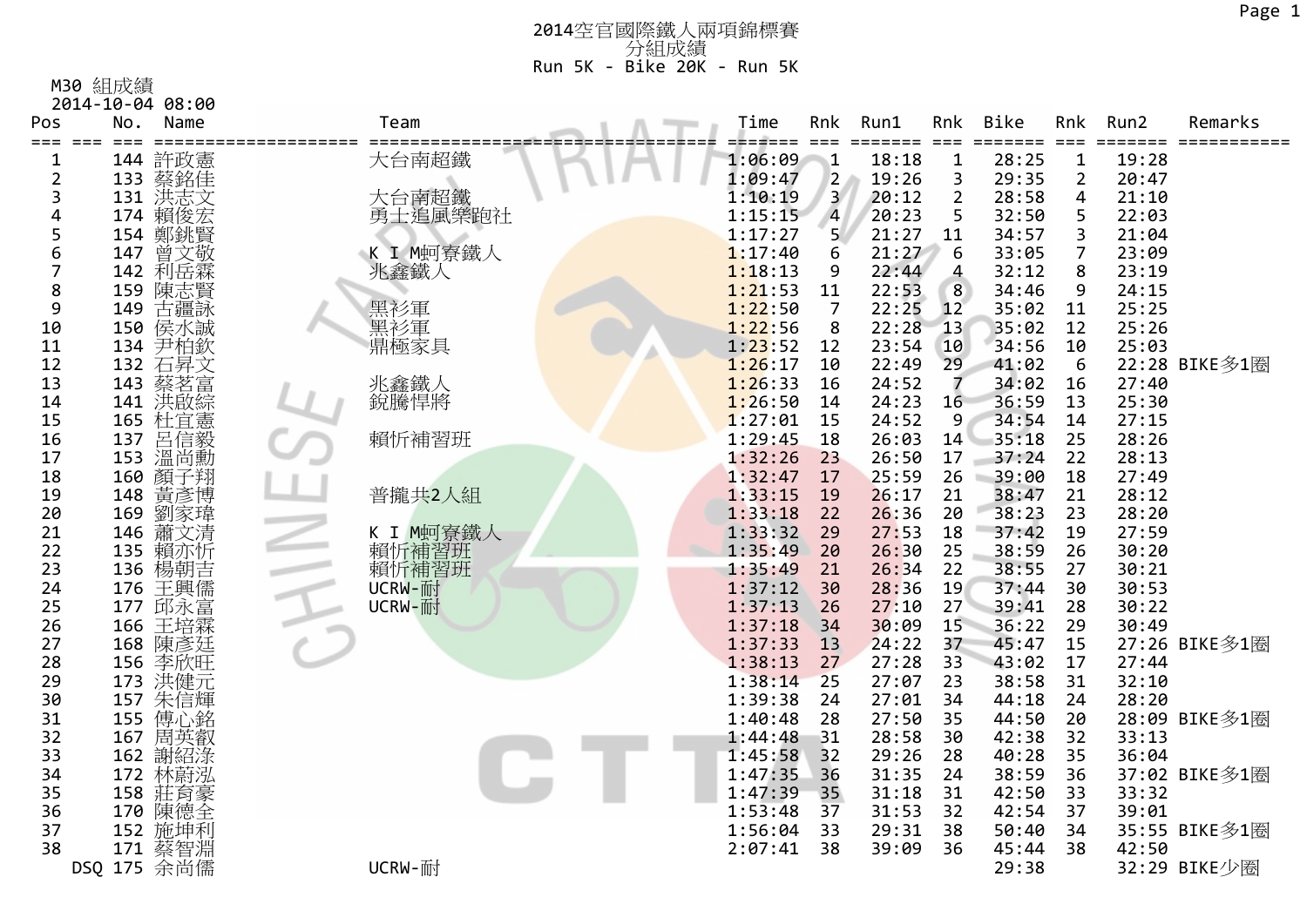Page 1

| 2014空官國際鐵人兩項錦標賽 |                                    |                |  |              |          |                           |                    |          |                |                     |                |                |                |                |  |
|-----------------|------------------------------------|----------------|--|--------------|----------|---------------------------|--------------------|----------|----------------|---------------------|----------------|----------------|----------------|----------------|--|
| Pos             | M25 組成績<br>2014-10-04 08:00<br>No. | Name           |  | Team         | Run 5K - | 分組成績<br>Bike 20K - Run 5K | Time               | Rnk l    | Run1           | Rnk                 | Bike           | Rnk            | Run2           | Remarks        |  |
|                 |                                    |                |  |              |          |                           |                    |          |                |                     |                |                |                |                |  |
| T               |                                    | 101 王顥翔        |  |              |          |                           | 1:03:21            |          | 16:55          | 1                   | 27:39          | 1              | 18:48          |                |  |
|                 | 124                                | 陳宗廷            |  |              |          |                           | 1:06:59            | 2        | 18:34          | $\overline{2}$      | 28:22          | 2              | 20:04          |                |  |
|                 |                                    | 125 楊景賀        |  | UCRW-耐       |          |                           | 1:09:48            |          | 18:44          | 3                   | 30:59          | 3              | 20:06          |                |  |
|                 |                                    |                |  |              |          |                           | 1:15:23<br>1:20:07 | 4        | 19:56          | $\overline{4}$<br>6 | 33:16<br>36:43 | 5<br>4         | 22:12<br>22:03 |                |  |
| 6               | 102                                | 呂建模<br>106 潘韋霖 |  | 等等me<br>等等me |          |                           | 1:22:45            | 6<br>9   | 21:22<br>23:08 |                     | 34:08          | 9              | 25:29          |                |  |
|                 | 105                                | 鄭承和            |  | 大台南超鐵        |          |                           | 1:23:34            |          | 22:18          | 9                   | 38:59          |                |                | 22:18 BIKE多1圈  |  |
| 8               |                                    | 118 洪定委        |  |              |          |                           | 1:24:49            | 8        | 22:37          | $\overline{7}$      | 37:04          | 8              | 25:09          |                |  |
| 9               |                                    | 116 溫俊凱        |  |              |          |                           | 1:25:54            | 5        | 21:03          | 12                  | 41:09          | $\overline{7}$ |                | 23:43 BIKE多1圈  |  |
| 10              | 119                                | 劉宗豪            |  |              |          |                           | 1:29:30            | 15       | 25:37          | 8                   | 37:38          | 12             | 26:16          |                |  |
| 11              | 120                                | 李杰祐            |  |              |          |                           | 1:32:44            | 12       | 24:52          | 14                  | 41:17          | 13             |                | 26:36 BIKE多1圈  |  |
| 12              |                                    | 112 莊建鴻        |  |              |          |                           | 1:32:53            | 11       | 24:35          | 17                  | 42:31          | 10             |                | 25:48 BIKE多1圈  |  |
| 13              | 122                                | 謝登貴            |  |              |          |                           | 1:33:16            | 10       | 23:23          | 20                  | 43:52          | 11             |                | 26:02 BIKE多1圈  |  |
| 14              |                                    | 113 許功明        |  |              |          |                           | 1:33:38            | 14       | 25:31          | 10                  | 40:44          | 15             | 27:24          |                |  |
| 15              |                                    | 123 程奕豪        |  |              |          |                           | 1:36:15            | 18       | 27:02          | 16                  | 41:56          | 14             | 27:18          |                |  |
| 16              | 111                                | 王冠翔            |  |              |          |                           | 1:39:20            | 19       | 27:36          | 11                  | 40:51          | 17             | 30:54          |                |  |
| 17              | 103                                | 陳泳銓            |  | 鼎極家具         |          |                           | 1:40:55            | 16       | 25:58          | 18                  | 43:37          | 18             |                | 31:22 BIKE多1圈  |  |
| 18              | 108                                | 莫順翔            |  | 雙鐵寶寶         |          |                           | 1:42:32            | 20       | 27:47          | 13                  | 41:10          | 19             |                | 33:36 BIKE多1圈  |  |
| 19              | 104                                | 練韋誠            |  | 鼎極家具<br>等等me |          |                           | 1:43:50<br>1:44:23 | 13       | 25:21          | 22<br>15            | 50:02<br>41:44 | 16<br>20       |                | 28:28 BIKE多2圈  |  |
| 20<br>21        | 107<br>117                         | 許櫂順<br>郭秉書     |  |              |          |                           | 1:51:28            | 17<br>21 | 26:45<br>30:04 | 19                  | 43:45          | 21             | 35:55<br>37:40 |                |  |
| 22              |                                    | 115 王國豪        |  |              |          |                           | 2:00:37            | 22       | 35:17          | 21                  | 46:42          | 22             | 38:40          |                |  |
|                 | <b>DNF</b>                         | 110 王俊文        |  |              |          |                           |                    |          |                |                     | 33:40          |                |                | 32:17 BIKE DNF |  |
|                 |                                    |                |  |              |          |                           |                    |          |                |                     |                |                |                |                |  |
|                 |                                    |                |  |              |          |                           |                    |          |                |                     |                |                |                |                |  |

計時:Chinese Taipei Triathlon Association **New York of the Chinese State of the Chinese Taipei Triathlon Association** 

CTTA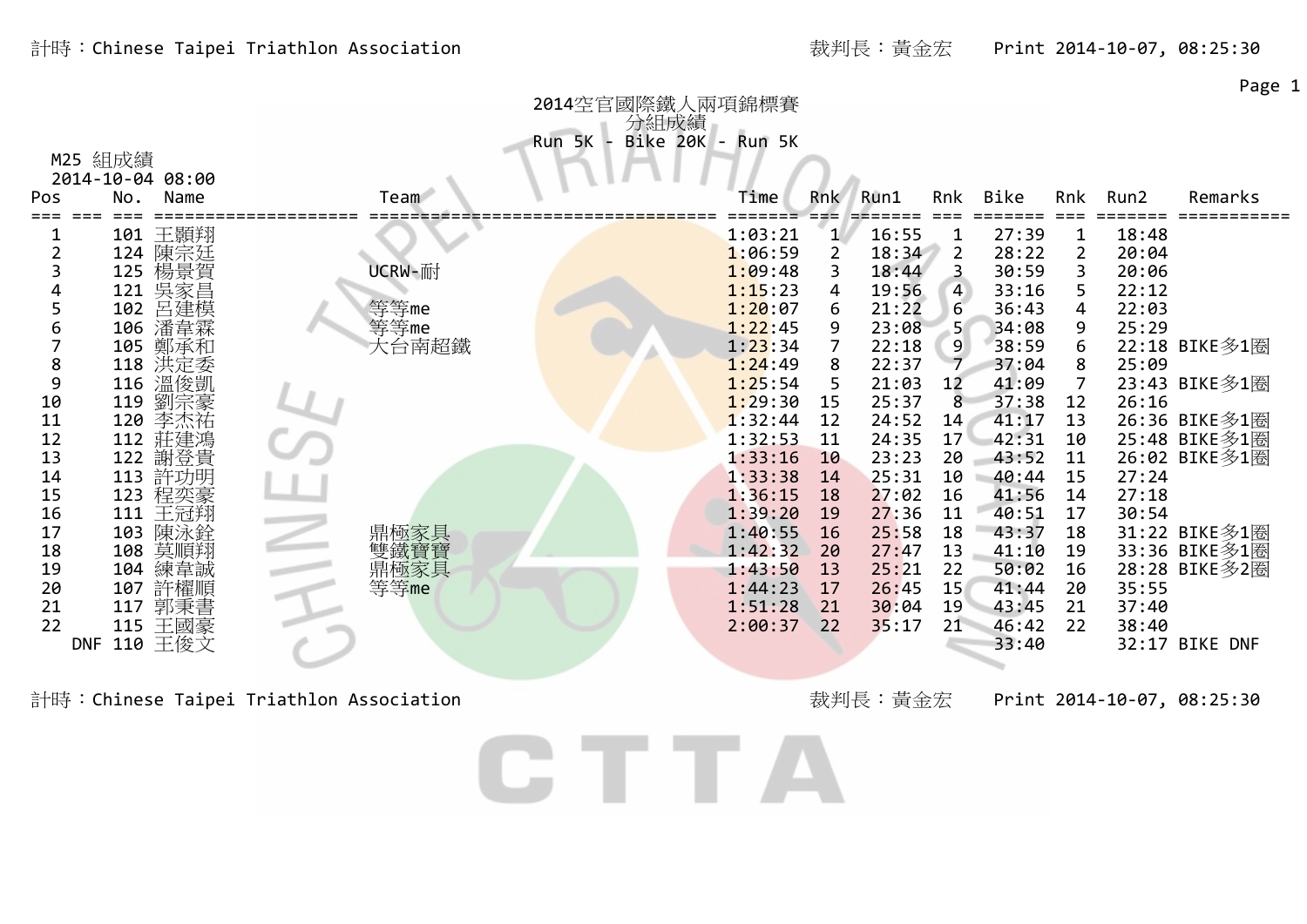| Pos                                                                                                                                                       | Name<br>No.                                                                                                                                                        | Team                                                                                                                       | Time                                                                                                                                                   | Rnk                                                                                                                                | Run1                                                                                                                                  | Rnk                                                                                             | Bike                                                                                                                       | Rnk                                                                                                         | Run2                                                                                                              | Remarks                                     |
|-----------------------------------------------------------------------------------------------------------------------------------------------------------|--------------------------------------------------------------------------------------------------------------------------------------------------------------------|----------------------------------------------------------------------------------------------------------------------------|--------------------------------------------------------------------------------------------------------------------------------------------------------|------------------------------------------------------------------------------------------------------------------------------------|---------------------------------------------------------------------------------------------------------------------------------------|-------------------------------------------------------------------------------------------------|----------------------------------------------------------------------------------------------------------------------------|-------------------------------------------------------------------------------------------------------------|-------------------------------------------------------------------------------------------------------------------|---------------------------------------------|
| $\overline{\mathbf{c}}$<br>3<br>6<br>$\overline{7}$<br>$\begin{array}{c} 8 \\ 9 \end{array}$<br>10<br>$\begin{array}{c} 11 \\ 12 \end{array}$<br>13<br>14 | 82 陳思安<br>81 林憲宗<br>邱文鴻<br>87<br>83<br>曾承宏<br>曾國宇<br>85<br>楊榮群<br>89<br>86<br>李偉正<br>93<br>92<br>陳俊宏<br>91<br>徐博彥<br>84<br>黃漢生<br>羅1<br>94<br>90 楊啟昇<br>88 張棨(方方土) | 空官意志力集團<br>空官意志力集團<br>冰淇淋鐵人隊<br>空官意志力集團<br>空當或克單車社<br>大台南超鐵<br>空官意志力集團<br>等等me<br>計時: Chinese Taipei Triathlon Association | 1:09:55<br>1:10:36<br>1:12:23<br>1:16:08<br>1:19:57<br>1:21:43<br>1:21:52<br>1:22:41<br>1:27:16<br>1:27:55<br>1:28:48<br>1:35:24<br>1:44:10<br>1:44:23 | $\blacksquare$ 2<br>$\overline{4}$<br>$\begin{array}{c} 1 \\ 6 \end{array}$<br>11<br>8<br>3<br>9<br>5<br>10<br>7<br>12<br>14<br>13 | 19:50<br>19:59<br>19:21<br>21:49<br>24:04<br>22:31<br>19:58<br>22:35<br>21:42<br>23:55<br>22:03<br>26:08<br>30:03<br>26:46<br>裁判長:黃金宏 | $\overline{2}$<br>$\mathbf 1$<br>5<br>4<br>3<br>7<br>11<br>6<br>10<br>-8<br>13<br>9<br>12<br>14 | 30:05<br>29:36<br>32:28<br>31:25<br>31:14<br>33:48<br>40:12<br>33:25<br>38:12<br>35:36<br>40:32<br>37:07<br>40:24<br>41:43 | $\mathbf 1$<br>3<br>$\overline{2}$<br>5<br>6<br>$\overline{7}$<br>4<br>9<br>10<br>11<br>8<br>12<br>13<br>14 | 20:02<br>21:02<br>20:34<br>22:56<br>24:39<br>25:25<br>26:42<br>27:23<br>28:24<br>26:15<br>32:10<br>33:43<br>35:56 | 21:43 BIKE多1圈<br>Print 2014-10-07, 08:25:30 |
|                                                                                                                                                           |                                                                                                                                                                    |                                                                                                                            |                                                                                                                                                        |                                                                                                                                    |                                                                                                                                       |                                                                                                 |                                                                                                                            |                                                                                                             |                                                                                                                   |                                             |
|                                                                                                                                                           |                                                                                                                                                                    |                                                                                                                            |                                                                                                                                                        |                                                                                                                                    |                                                                                                                                       |                                                                                                 |                                                                                                                            |                                                                                                             |                                                                                                                   |                                             |